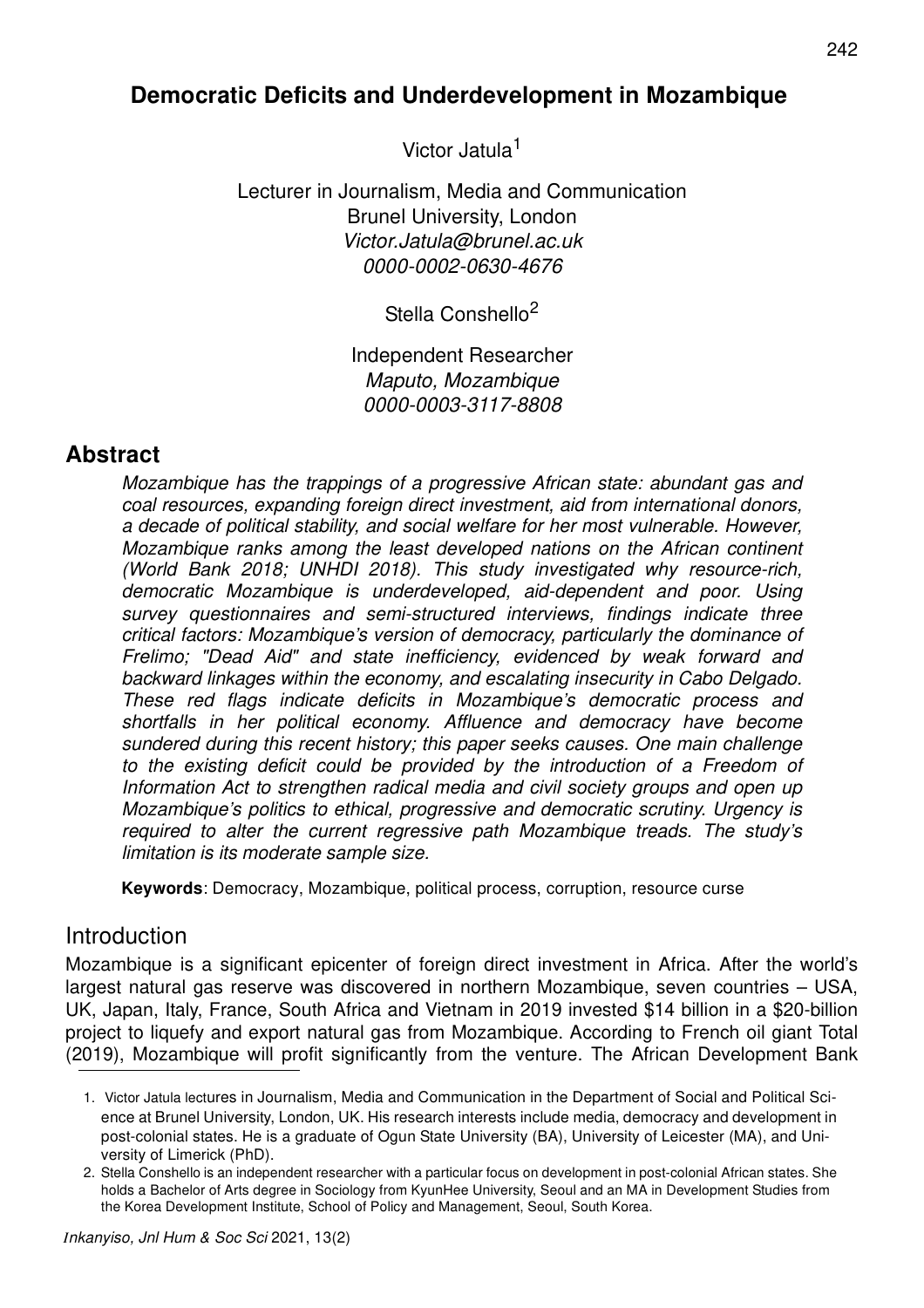(ADB) also injected \$400 million to co-finance the construction of the gas project. On its part, the Mozambican government remains optimistic, forecasting revenues from the Rovuma Basin gas sector totaling \$35 billion to \$63.6 billion over the project's lifetime. When fully operational, the joint venture project is expected to generate over 40 million tons per annum and transform the energy sector with productive forward and backward linkages to Mozambique's socio-economic future. "Through the availability of domestic gas, the project stands to facilitate the development of gas-fired electricity in Mozambique. This will play a key role in providing reliable and affordable energy for the country and the wider region" (Muriuki 2020 1).

Mozambique has also benefited significantly from extensive development cooperation and Official Development Assistance (ODA) from the United States. According to a Congressional Research Service Report (CRS 2019), between 2016 and 2018 the U.S. government gave Mozambique an annual average of \$452 million in aid to fund the provision of primary health care, procure needed medical infrastructure and train health-care professionals. Data from the report indicated that aid to Mozambique from the International Community in general averaged \$1.96 billion annually from 2008 through 2017, making Mozambique the 15th largest recipient of international aid globally (OECD 2019). In 2019, the World Bank (2020) approved over \$425 million to finance the provision of infrastructural development in Eastern and Southern Africa. The Regional Infrastructure Financing Facility project (RIFF) aims to expand long-term finance to private firms in selected portions in the power sector, as well as in the transport, logistics and social sectors in Southern Africa, including Mozambique.

These substantial foreign direct investments and aid from international donors complement Mozambique's sustained, rapid post-civil war economic growth and political stability. At the end of the civil war in 1994, Mozambique's economy grew by an annual average of 8.4%, through 2015. This was facilitated by liberal economic reforms, political transformations in the 1990s and the formation of a new constitution that enshrined multiparty, competitive elections, thus ending sixteen years of internal conflict between the Front for the Liberation of Mozambique (Frelimo), the ruling party, and the Mozambican National Resistance (Renamo), the opposition. The 1992 peace accord between the two rival parties set the agenda for subsequent economic growth that lasted a decade (Haysom 2020). However, political stability, international donor support and increasing Gross Domestic Product (GDP) are yet to significantly improve living standards of Mozambicans. According to the United Nations Human Development index (UNHD 2019), more than half (52%) of Mozambique's population live below the \$2 a day poverty line; 77% of its labour force work in subsistence agriculture and about 20%, that is one in every five Mozambicans, are unemployed. In terms of human development, the report ranks Mozambique low, positioning it at 180 out of 189 countries worldwide. More complicated is the scale of financial corruption by Mozambique's political elite, as evidenced by a 2016 clandestine loan, estimated at \$2 billion. "In reaction to these revelations, the IMF and the "G14"– a coalition of donors that provides budget support, united in cutting off financial aid to the government and demanded independent inquiries into the debts" (Haysom 2020: 8). With almost half of the yearly national budget derived from donor funds, a suspension of aid impacted the country's economic stability significantly. As stated by The World Bank in 2018, Mozambique will continue on a reduced growth trajectory after dropping 3.8% and 3.7% in real GDP growth in 2016 and 2017 respectively. In 2011, Lloyd expressed concerns that Mozambique's incumbent government has not ensured the independence and transparency of its economic decision-making procedures; warning that the country must work towards limited dependence on foreign aid and implement sound economic policies in order to gain international respect.

*Inkanyiso, Jnl Hum & Soc Sci 2021, 13(2)* This paper explored why resource-rich, democratic Mozambique is economically underdeveloped, using the lenses of its political process. While previous studies highlighted corruption (CMI Report 2016), resource curse (Bidaurratzaga-Aurre & Colom-Jaen 2015), aid (Manning & Malbrough 2012), political economy (Orre & Ronning 2017) and economic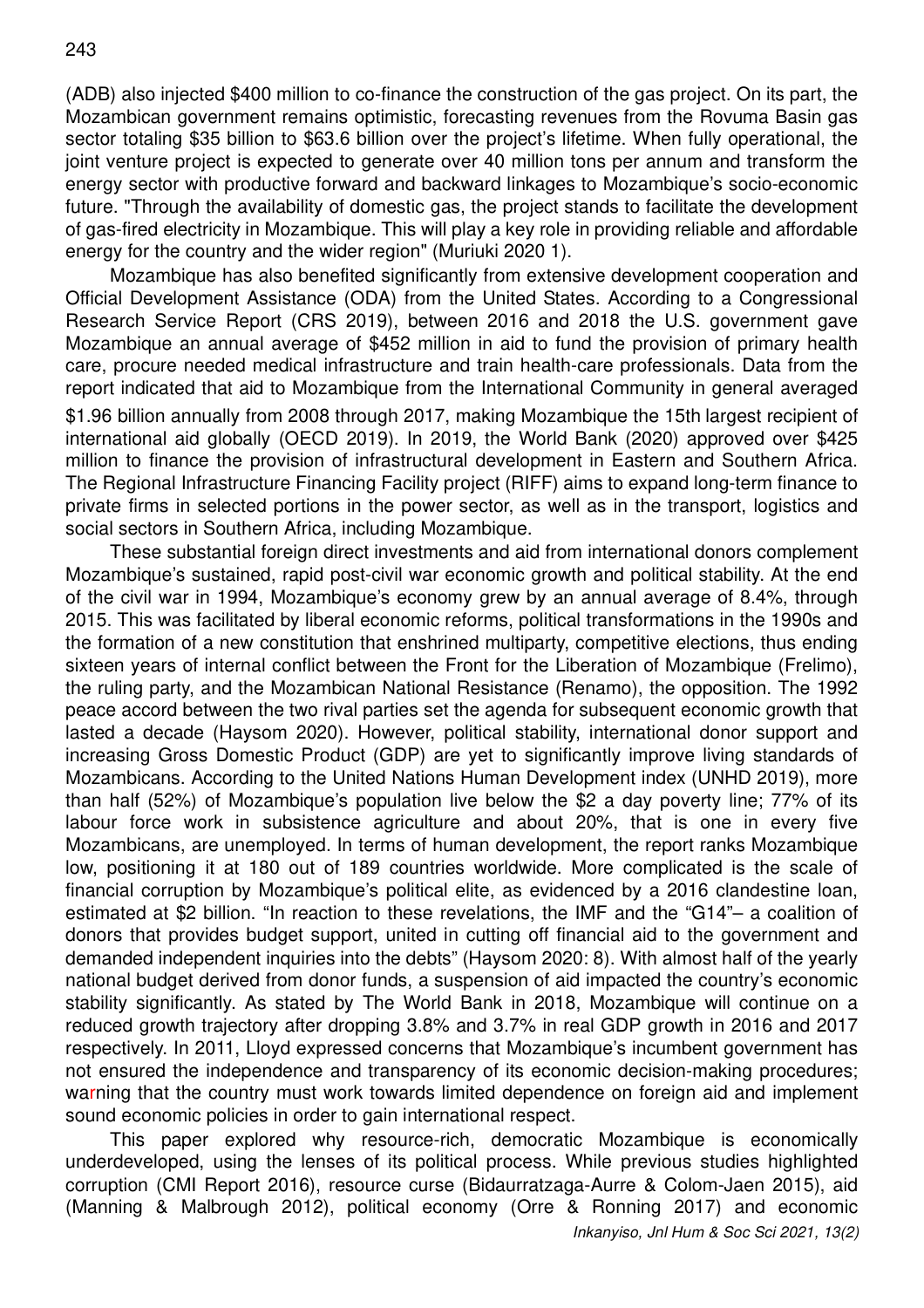inefficiency (World Bank 2018) to deconstruct underdevelopment in Mozambique, this current study examined Mozambique's peculiar democratic history, its political structure and its effect, if any, on delayed growth and poverty. We argue that under-development in Mozambique is not a consequence of Western neo-colonial arrangements designed to lock Africa in general and Mozambique in particular in a cycle of poverty, dependence and despondency. Rather, Mozambique's version of democracy gets in the way of economic development to the extent that concentrated political power within Frelimo (ruling party) is no longer a means to national development ends, but a conduit pipe through which legislative, political and economic resources remain in the hands of a few powerful party-men. In its current form, Mozambique will experience economic growth and Frelimo will further consolidate its hold on the state, but Mozambicans will remain poor. Findings from this investigative project will add to growing scholarship on democratization and political economy in Africa.

#### Democracy and underdevelopment in the Global South – a theoretical framework

In the last three decades, countries in the Global South gravitated towards democratic rule as a political means to development ends. This was inspired by the belief that development and democracy have strong correlations (Sen 1999). As seen in the West, democracy guarantees the protection of human rights, press freedom, free speech, the right to protest and periodic elections. These conditions have over time increased the likelihood of good governance and development in Europe and North America. In *Why Nations Fail*, Acemoglu & Robinson (2012) add that democracy promotes economic growth by strengthening state institutions, enforcing the rule of law and increasing investors' confidence. It is believed that democracy stimulates the social insurance safety net, government capacity and efficiency, human capital development and social cohesion (Ariely 2015). However, in the Global South, particularly in emerging democracies in Africa, evidence does not support these claims. Generally, across the continent, except in a pocket of isolated cases – Ghana, South Africa and Botswana – two decades after democratisation in the 1990s has yet to result in political inclusion, free and fair elections, respect for human rights, and freedom of the press; let alone good governance or sustained economic growth. For example, African countries still rank very low on the global press freedom index: Eritrea is 178 out of 180, Djibouti 176, Somalia 163, Burundi 160, Sudan 159, Rwanda155 and D. R. Congo 150 (Reporters Without Borders 2020). Africa is also home to democratic dictators, leaders who through constitutional intrigue, coercion and control have perpetuated themselves or their political parties in power. Democratic presidents in Cameroon, Equatorial Guinea, Republic of Congo, Uganda, Chad, Rwanda, Djibouti and Eritrea have each spent a minimum of 20 years in power). In human development terms, the United Nations Human Development Index (2019) notes that more than a third of the continent's population have limited access to quality education, health care and housing. In *The Bottom Billion*, Collier (2007) argues that concentrated poverty in the Global South is complex and deep-seated. These poverty traps (civil war, famine and bad governance) still exist and in some cases fester in democratic African nations.

It is therefore the case that democracy outside the Global North, particularly in Africa, is yet to reproduce a system that thrives on the rule of law, protection of fundamental human rights and equal access to opportunities. This is especially so in countries with unstable institutions, high inequality, economic underperformance and a checkered political history. Countries in which old regimes and power blocs still exert their hold on the state and civil society are most vulnerable. Although most of Africa democratised in the 90s, these democracies have bad economic outcomes, to the extent that Moyo (2009) advocated "benevolent dictators" in Africa, citing the rise of communist China as a model of development. Adejumo-Ayibiowu (2019) takes it a step further and asserts that Western-style democracy in Africa is a way of pushing a capitalist, neoliberal agenda that contributes to Africa's poverty and allows developed nations to exploit the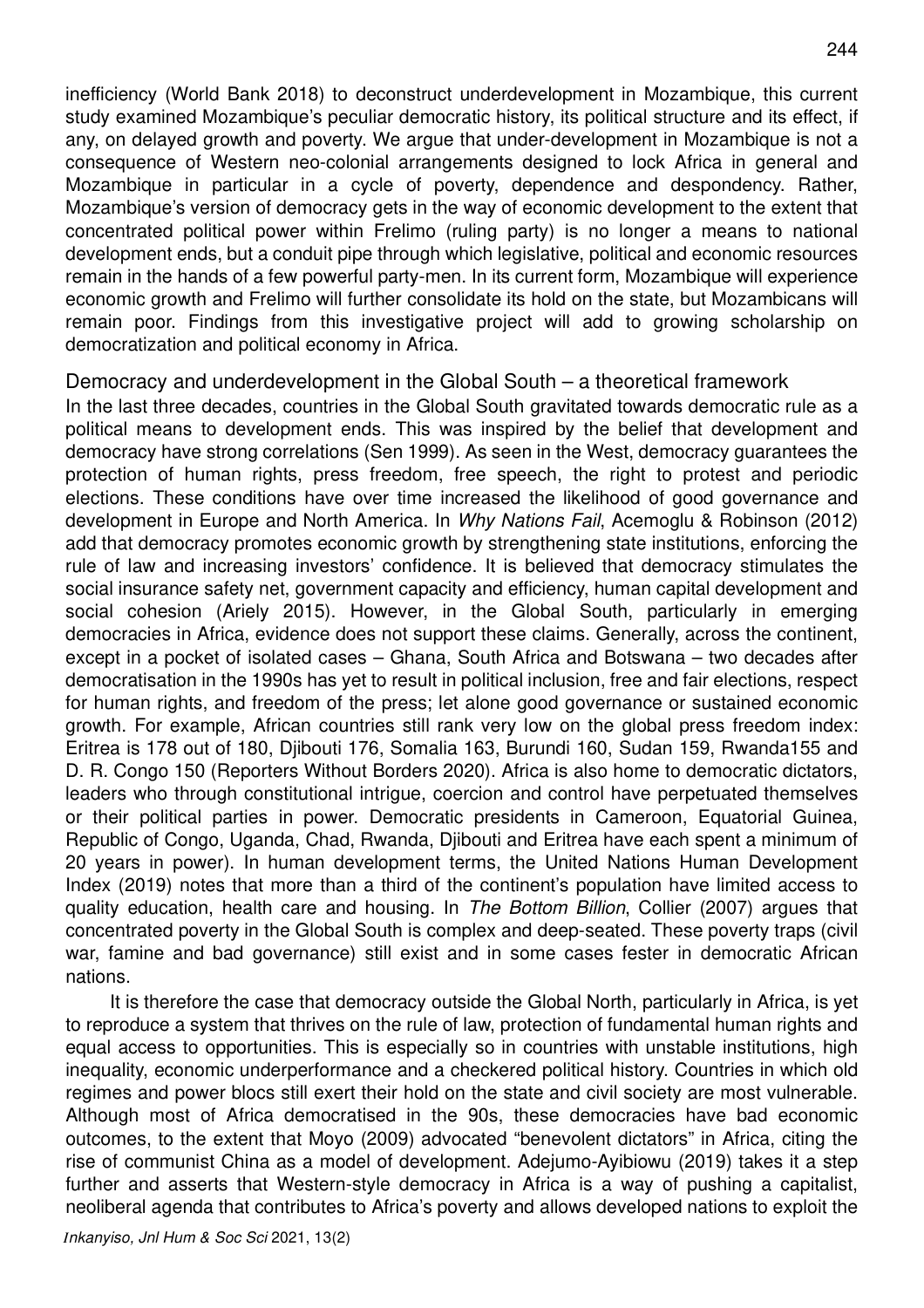continent. While these arguments are rooted in Gunda Frank's (1978) *Development of Underdevelopment*; they present Africa as victim and somewhat absolve political rulers within the continent of responsibility and leadership. A more nuanced argument is that within new democracies, there are variations of systems and outcomes. Benin and Togo in West Africa share a common French colonial history, currency, ethnic composition, geography and economic realities; however, Benin's democratisation and adoption of policies that protect human rights, media freedom and transparency of government has increased political stability, human development and economic progress. Togo on the other hand has performed less, by reason of limited freedoms within its democratic arrangements. Democratisation is thus a necessary step towards political reform and economic growth, but not an end in itself (Kapstein & Converse 2015). Democracy evolves within each society to the extent that it becomes a means to an end. What is critical therefore are the structures of a country's democratic process measured by the separation of powers, rule of law, independence of the judiciary, freedom of the press, its political economy and motivations of its political class! These factors fundamentally shape state capacity, economic progress and national development (Knutsen 2011).

#### **Democracy and development in Mozambique**

Mozambique became independent in June 1975, after four centuries of Portuguese influence. As the wave of decolonisation and political independence swept across Africa after World War 2, in 1962 the Mozambique Liberation Front (Frelimo) was formed by exiled activists with a determination to free Mozambique from Portugal. Led by Eduardo Mondlane, Frelimo forces led what would become known as the war of independence through guerilla tactics, thereby gaining control of territories in northern Mozambique in 1964. As the struggle for liberation gained momentum across Africa, it was events in Lisbon, Portugal that changed the course of history in Mozambique. Following a military coup in Lisbon in 1974, the new Portuguese government agreed on terms of independence with Frelimo in Lusaka (Rodrigues 2019). By 1975, Mozambique was declared an independent nation under Frelimo's one-party rule, with Samora Machel as the nation's first president. However, in 1976 the Mozambican National Resistance (Renamo) was initially founded to challenge the legitimacy of newly-independent Mozambique. Renamo's opposition intensified when Frelimo adopted Marxist-Leninism ideologies and politically aligned Mozambique with the Union of Soviet Socialist Republic (USSR) (Orre & Ronning 2017). Thus, from May 30, 1977 to October 1992, Mozambique was engulfed in civil war, stirred by both political groups, which currently remain the nation's main political parties.

With the United States backing Samora Machel's Frelimo government and the USSR supporting Andre Matsangaissa's Renamo insurgents, Mozambique became a theatre of war, Cold War on the African continent. During this period, chaos engulfed Mozambique to the extent that the national economy, infrastructure and resources were significantly plundered. Again, events outside Mozambique led to significant political shifts within. The collapse of the Soviet Union between 1989 and 1991 and its consequent disintegration made Frelimo-led Mozambique renounce Marxist-Leninism. A year later, in 1990, South Africa also faced political shifts that brought a black majority African National Congress into power. Just as Frelimo lost its main supporter and arms supplier (USSR), so did Renamo lose the backing of South Africa and the West. Consequently, both sides agreed to amend the constitution, initiating the move towards multi-party elections. This was followed by a signed peace deal leading to Mozambique's first general election in 1994. This ended fifteen years of civil war and set the newly democratic country on the path of economic recovery.

Mozambique progressed economically and remained politically stable until 2014 (Stella Conshello) when fighting erupted between Renamo and Frelimo forces over grievances linked to Frelimo's control of the state (Orre & Ronning 2017). Two years later, tensions subsided with the signing of a peace accord between leaders of both parties, but Frelimo's grip on power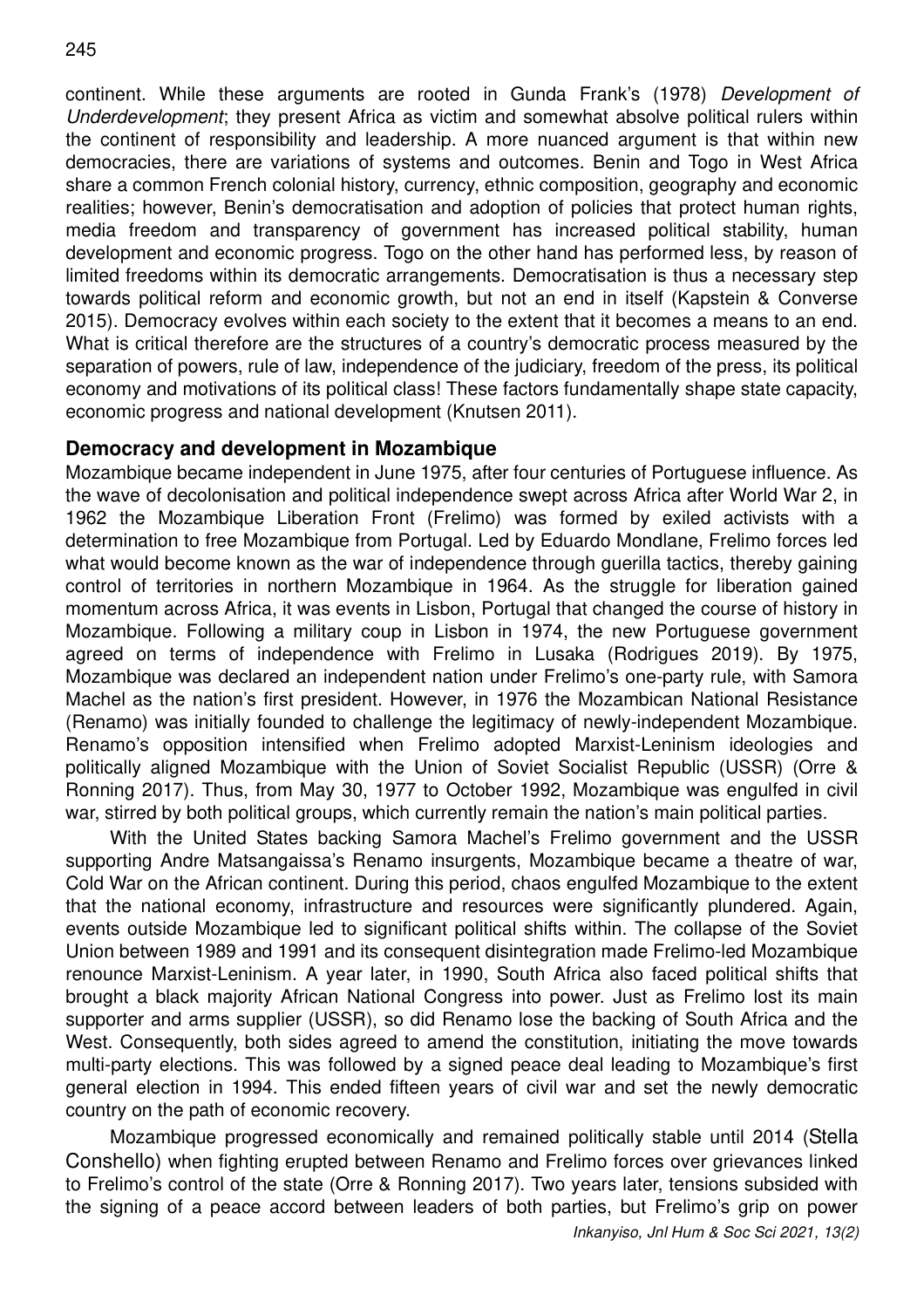remains a sticking point in Mozambique's politics. Although a permanent cease-fire was signed in August 2019, Renamo "residual forces" have rejected the peace agreement. The potential for failure in Mozambique's delicate peace process remains active and alive. Equally worrisome is Mozambique's economy: a fragile, underperforming system, based on subsistence agriculture and extractive industries, but heavily reliant on donor support. Since 2016, economic mismanagement and substantial trade imbalances have accentuated widespread multidimensional poverty in spite of the International Monetary Fund's debt forgiveness and restructuring (WBG 2020). Today, Mozambique remains a Heavily Indebted Poor Country (HIPC) in spite of a decade of economic progress that ended in 2014. Growing discontent within its young population is a concern for its long-term democratic stability.

As its objective, the study investigated why resource-rich, democratic Mozambique is economically underdeveloped using the lenses of its democratic process. What are Mozambique's political and economic structures, and what effect, if any, do these have on delayed growth and poverty in an emergent African state?

### Research method

This study employed both qualitative and quantitative research methods, particularly survey method to explore the perspectives of Mozambicans. Specifically, the use of online questionnaires via email and semi-structured interviews both in-person and via Zoom were applied in gathering data among a wide variety of participants, including students, professionals, researchers and members of the general public within and outside Maputo, Mozambique's capital city. Justification for these data gathering methods hinged on three factors: first, in the context of the coronavirus and restrictions imposed as a consequence, e-mail questionnaires ensured the safety of investigators as well as participants. Importantly, 80% of targeted participants responded to the email survey. The quality of data generated from interview participants also enriched the study significantly. Second, online semi-structured interviews proved faster and more flexible to conduct and record via Zoom. To ensure consent, participants were emailed questions in advance and were informed interview sessions would be recorded. Finally, the combination of questionnaire data and interview commentaries gave a more rounded picture of public perception of Mozambique's political processes on one hand and increased the credibility and reliability of the study's findings on the other hand (Bhattacherjee 2012).

In sum, 58 participants out of a total sample size of 70 individuals responded to the survey. In addition to stating the purpose of the study, participants were expressly reassured of anonymity and confidentiality. This is particularly important in the context of the sensitive political nature of the subject of inquiry. In total, 34.4% respondents were female while 65.6% were male. In terms of age, 40% were within the 18-29 age group; 41% within 30 to 39; and 19% were aged 40 and above. The percentage of participants based on their province of residence include: Maputo City (46.6%), Maputo Province (19%), Nampula (24.1%), Rio Tete (1.7%) and Inhambane (1.7%).

A total of 13 semi-structured interviews were conducted in Maputo city and Maputo province. Nine were done via Zoom, while four were face-to-face (all parties involved observed social distancing rules and wore facemasks). Initially, a large number of participants were randomly selected, but in the context of Covid-19, only a limited few could eventually take part. Several individuals who initially indicated interest pulled out due to limited access to the Internet and/or restrictions imposed by spikes in the number of new Covid-19 cases across the capital Maputo in summer 2020. The age range of interview participants included young adults in the early twenties and middle-aged individuals in their forties. Each participant was personally contacted by email/phone call and upon consent, a Zoom session followed. Face-to-face semistructured interviews followed the same format. Open-ended questions were used during interviews and in questionnaires to explore the perspective of participants on Mozambique.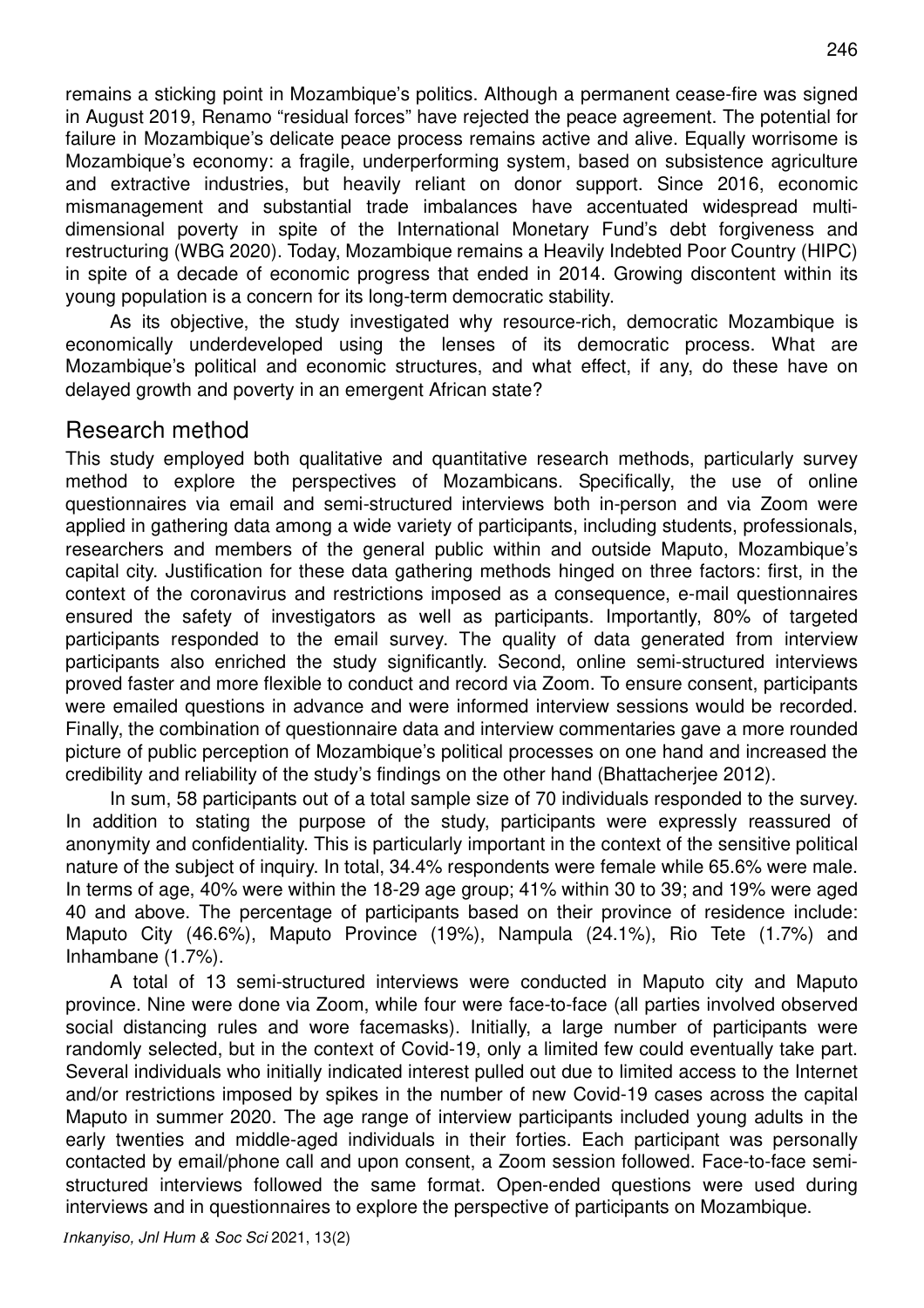The analysis of data followed strict thematic systematic procedures, a detailed method for identifying, analysing and interpreting recurring patterns in data. All interview sessions were recorded and transcribed accordingly. Thereafter, a detailed familiarity process with the content was undertaken before texts were coded. Coded texts were then developed into broader thematic categories as they related to study objectives. In the discussion section that follows, commentaries from interview participants are presented in different formats including a general description of the interviewees. This was done to ensure and abide by the confidentiality clause that preceded each interview session.

### Results and discussions

This section presents findings from a broad range of data gathered to explore the effect of Mozambique's political process, if any, on its economics. As set out in the introduction, this study examined Mozambique's democratic deficit and its implications on the future of a resource-rich African country.

Mozambique's skewed legal system, political dishonesty, police corruption and state inefficiency rank among the main drivers of dissatisfaction according to participants. They believe corruption, especially within the police force, is a threat to social stability and progress. One participant described the effect of corruption as "endemic and brutal". Another called it, "the single biggest obstacle to Mozambique's future."



**Figure 1:** Level of satisfaction/dissatisfaction with legal system, corruption, police force and government efficiency in Mozambique

On the economy and government's handling of military insurgency in Cabo Delgado, participants expressed mixed reactions. Although dissatisfaction with state/media relations is high, evidence indicated that most participants (69%) agreed that the economy is heading in the right direction within the context of gas exploration in the north. Over 47% of respondents believe the country will experience an economic boom through its natural resources. According to a participant, "The gas project has brought interest in and investment into our country. We have an opportunity of a life time to use the revenue to fund other national developmental project." Another participant added, "We can jumpstart our modernisation by putting more money into education, good roads and social welfare." According to Figure 2 below, a significant 41% of survey respondents are satisfied with Mozambique's economic trajectory.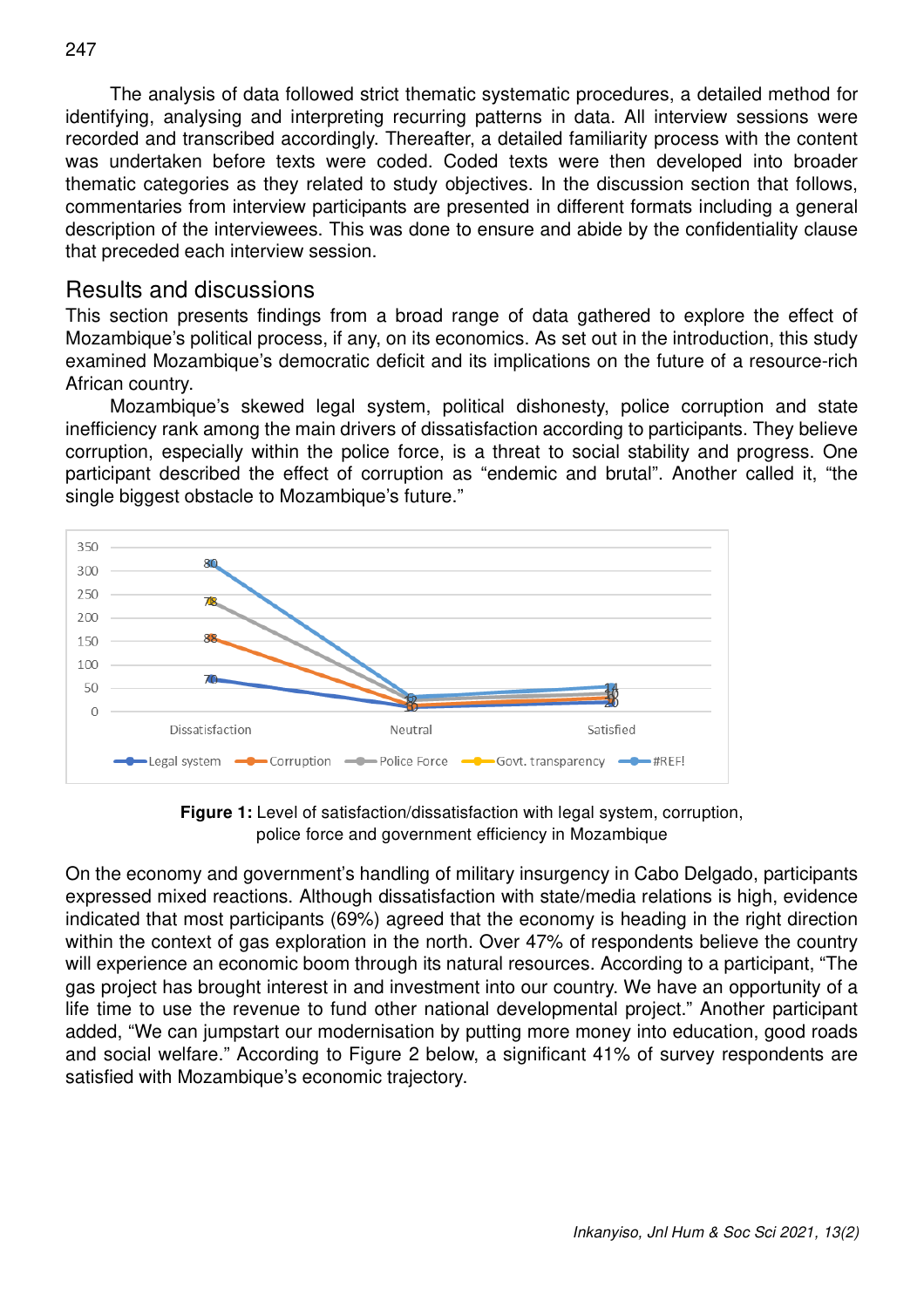

**Figure 2:** Level of satisfaction/dissatisfaction with press freedom, handling of insurgency, economy and gas exploration in Cabo Delgado, northern Mozambique

As indicated in Figure 3 below, participants expressed significant dissatisfaction with the current standard of living, social welfare benefits, and their future outlook as well as with high unemployment and deplorable health facilities outside Maputo, the capital. A total of 72% participants are very dissatisfied with living standards. A respondent puts it this way, "Very few Mozambicans (less than 10%) have access to the Internet, phones, clean water and steady electricity". In the health sector, 81% are dissatisfied, with an over 40% infant mortality rate, low quality care and poor service delivery. On housing, 86% are very dissatisfied or unsatisfied. A participant, citing a 2017 report from the Office of Statistics in Mozambique, noted: "that 47% of the population live in huts, 22% lived in mixed housing, 22% lived in basic housing and only 5.8% live in 'modern-conventional' housing, the rest (3.2%) live in apartments and other types of housing. 50% of the population live in homes made of grass, 40% in zinc, and only 1. 7% live in houses made of concrete." Similarly, 86% participants are dissatisfied with the educational system, especially at higher education level.



**Figure 3:** Level of satisfaction/dissatisfaction living standards, future prospects, unemployment, health and higher education in Mozambique.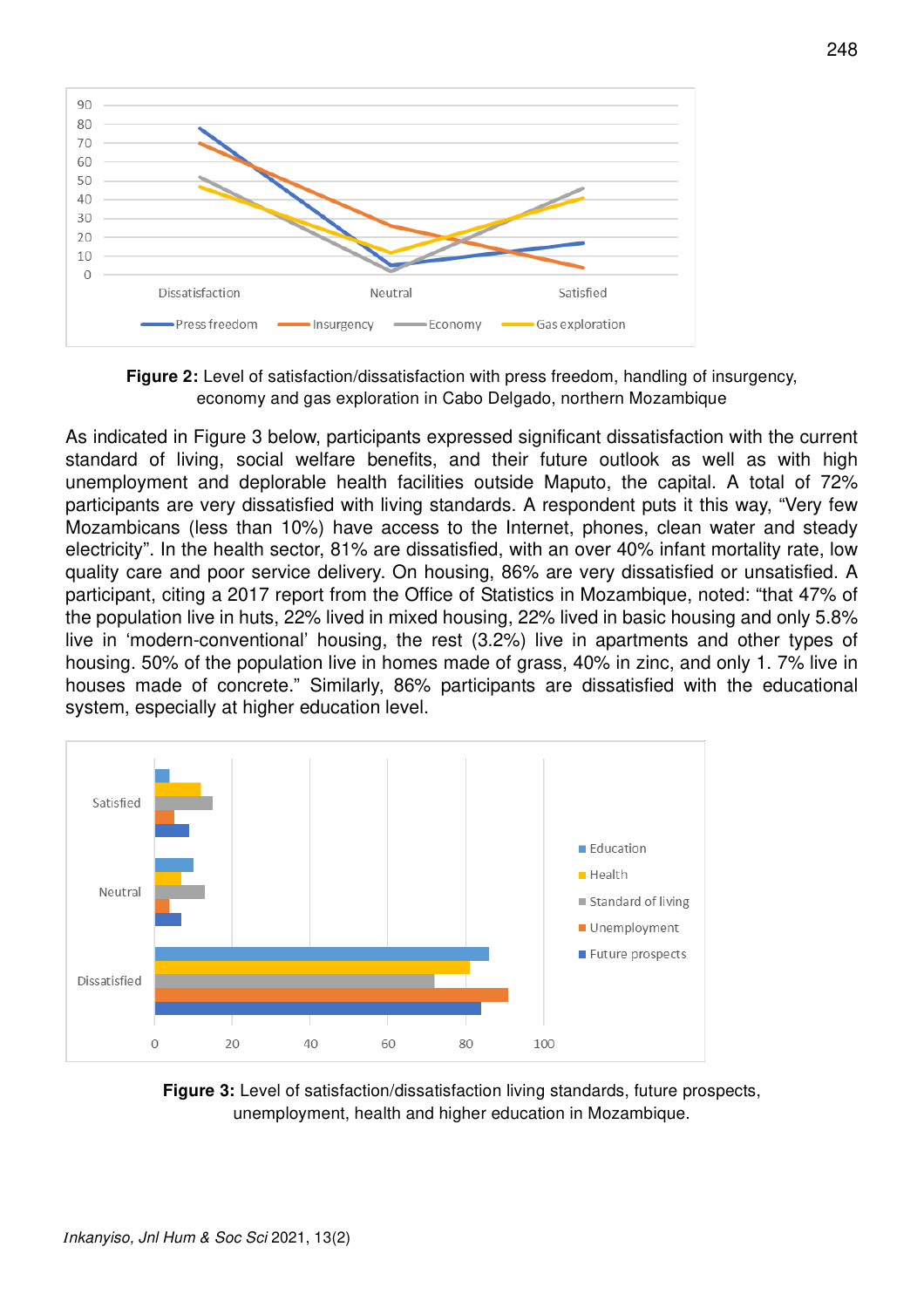## **Discussion**

#### Democratic deficits in Mozambique

Mozambique's democratisation and political arrangement aligns with a US-style presidential system characterised by constitutionally guaranteed press freedom, periodic elections, the separation of powers, an elected legislature and an independent judiciary. Since 1994, democracy has consolidated in Mozambique, evidenced by regular elections and the steady transfer of power at all levels of government; and within the nation's 10 provincial divisions. Although intermittent tensions remain between Mozambique's leading political parties Frelimo and Renamo, a significant majority of participant (91.4%) believe democracy, political freedom and multiparty elections are important and necessary for national development and economic growth. This is especially so, participants noted, as elections remind politicians that power belongs to the people. It equally reminds people that civil war and conflict are not inevitable.

The major deficit in Mozambique's political structure is the overwhelming dominance of one political party, the Mozambique Liberation Front (Frelimo). Since independence in 1975 to date (2020), political authority, especially at the national level, centres on Frelimo. In Mozambique, democracy is government of Frelimo, for Frelimo and by Frelimo. Most participants (73%), believe democracy in Mozambique means elections without change. According to one respondent, "Frelimo will most definitely win the next presidential and other major elections". Others (57.2%), believe Mozambique is not democratic in the true sense of the word. "There is an absence of political plurality. Except in pockets of provinces; what we have is a Frelimo country controlled by the ruling party. A Frelimo-controlled judiciary and Assembly of the Republic (legislature)". In spite of regular elections and Renamo's intent to and agitation for more political offices, Frelimo's grip on power since 1975 is not only unsettling but questionable. As subsequent portions will show, Frelimo's dominance is an unnatural system, perfected through clandestine alliances, control and privilege.

In line with Mozambique's constitution, adopted in 2004 and amended in 2007, extensive decision-making authority is vested and concentrated in the office of the president, who not only appoints his vice-president but also handpicks the prime minister. To date there have been seven presidential and parliamentary elections since democratisation in 1994, and Frelimo candidates have won all elections including the majority of seats in parliament. In 2019, Frelimo's presidential candidate Filipe Nyusi won overwhelmingly with more than 73% majority votes, extending Frelimo's control of power to 2024. His nearest rival, Renamo's Ossufo Momade, got 21% and David Simango of Democratic Movement Mozambique (MDM) party, 4%. Similarly, Frelimo won more than 71% of the legislative votes (184 out of 250 seats); thus continuing a long tradition in which power circulates within Frelimo. Renamo won 60 seats while the MDM got only 6 seats. In an election with 27 political parties, only three parties have elected representatives in parliament. Among the three, Frelimo has an overwhelming bulk. Participants indicated that Mozambique's national assembly (with a Frelimo majority), rather than checking the president; exercises limited influence over the executive arm of government. Frelimo's control of the executive and legislative arms of government helps cement the party's dominance in shaping policies and legislation in their favor. As a consequence, electoral laws, constitutional amendments, appointment of the head of Mozambique's electoral body, budget decisions, revenue allocation, capital expenditure and rules regarding election campaign funding are all controlled by Frelimo and for Frelimo. This imbalance has become entrenched and consolidated.

Within the judiciary, Supreme Court justices and judges in lower courts are appointed by the president, and scrutinised by the Assembly of the Republic. In theory, courts are independent sovereign bodies that administer justice without fear or favour to the extent that compliance with the Constitution, laws and other legal instruments are strictly adhered to; however, in practice, Frelimo's almost absolute control of the appointment process of judges leaves room for foul play.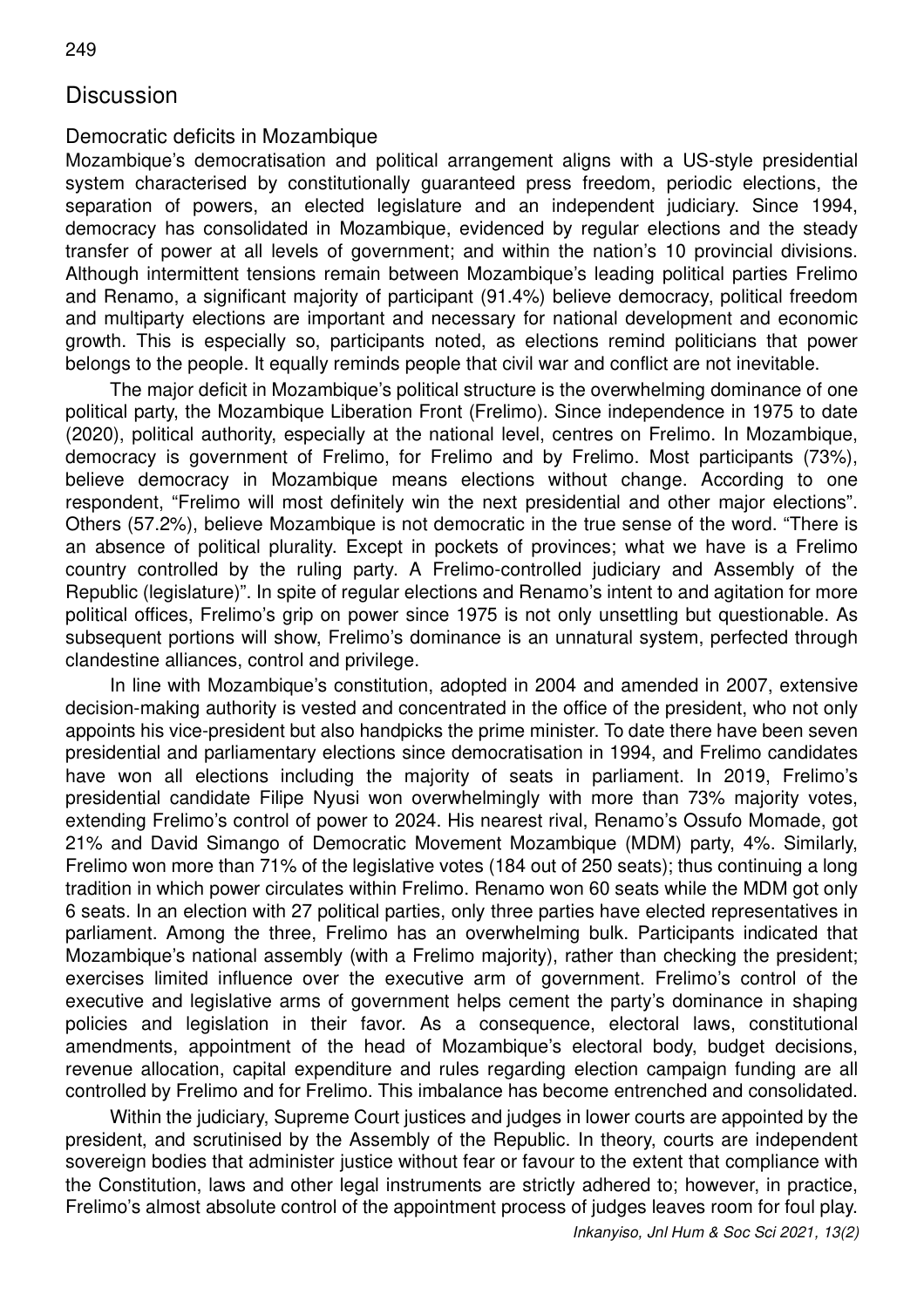In 2019, Renamo filed a legal challenge to an election that it claimed was marred by voter intimidation, irregularities and fraud, but the court summarily dismissed the challenge on grounds of insufficient evidence, in spite of claims by Renamo and a section of the press of mountains of evidence. In multiple instances such as in 2016, sections of Mozambique's radical media exposed large-scale corruption of over three billion dollars by top state officials, but the government's panel of inquiry set up to unravel the fraud and bring perpetrators to justice rarely convicted or persecuted senior officials. Most interview participants (61%) are very unsatisfied or dissatisfied with the legal system due to endemic corruption. A significant 80% believe the justice system is rigged. An interview participant observed that "rather than being the last hope of the people, we see miscarriage of justice everywhere and politicians are beneficiaries of the system. They use their influence to shape laws and determine the outcome of cases".

Frelimo's influence is not only limited to the three branches of government; across the public sector, political consideration and appointments overshadow meritocracy so much so that "it is who you know that determines what you become." A participant noted that, "Faithfulness to the party is a sure path to job security and promotion. If you are not part of the party, you are not part of the party-funfair." Another participant observed that, "It is hard if not impossible for a non-Frelimo to occupy any important position in government!" Frelimo also penetrates deep into Mozambique's security apparatus. The national army as well as other branches of the nation's intelligence community have their roots in Frelimo's resistance forces that developed during the anti-colonial liberation struggle and endured all through the civil war years. Today, top leadership within the army remains loyal to Frelimo! Within the mass media, Frelimo's influence is all encompassing. The state owns the most popular newspapers: *Noticias*, *Savana*, *Diario de Mocambique* and *Domingo*. In addition to ownership, the state employs funding and advertising revenue as a means of controlling private, pro-government media platforms, blogs and independently-owned newspapers. Similarly, across the broadcast media, radio and television, state ownership is also prevalent. State-owned *Radio Mozambique* and *Televisao de Mocambique* are most popular. As is often the case in one-party dominated political systems, the media is often recruited as propaganda agency for the incumbent government. In Mozambique, comments from a significant percentage of participants indicated this. Although opposition newspapers are increasing in numbers and influence, attacks on critical journalism are equally on the increase. Mozambique's constitution guarantees freedom of the press and freedom of expression, but when news organisations, civil society groups or journalists work on political corruption and/or state incompetence, they are threatened, detained or imprisoned. As observed by Amnesty (2020), attacks against critical voices such as one carried out by an unidentified group who attacked Canal de Moçambique, a Mozambican independent weekly newspaper that publishes investigative stories of public concern, pose a serious threat to freedom of expression. RSF (2020) country report on Mozambique indicated that press freedom is in retreat, demonstrated by a steep regressive decline from 66 out of 180 countries in 2012 to 103 in 2019 in the global press freedom ranking.

Frelimo furthers its political power and economic dominance by singlehandedly controlling financial aid (nearly half Mozambique's annual budget) from international donors. This unilateral control without constitutional oversight by the National Assembly allows the party to strengthen its stranglehold on the state and cement its political monopoly. Without transparency and accountability, Frelimo claims to channel donor budgetary support towards poverty alleviation projects, but defunds civil society groups, grassroots groups, the electoral commission and other independent advocacy groups. Donors are also aware of their enormous influence on Mozambique's economy and are willing to use aid as a bait to influence internal affairs within the state. Although donors have focused on budget support since 2009, their impact on democratic institutions and policy processes cannot be seen as influence-free. For example, between 2014 and 2016, donors withdrew funding after a secret loan by the government was brought to light.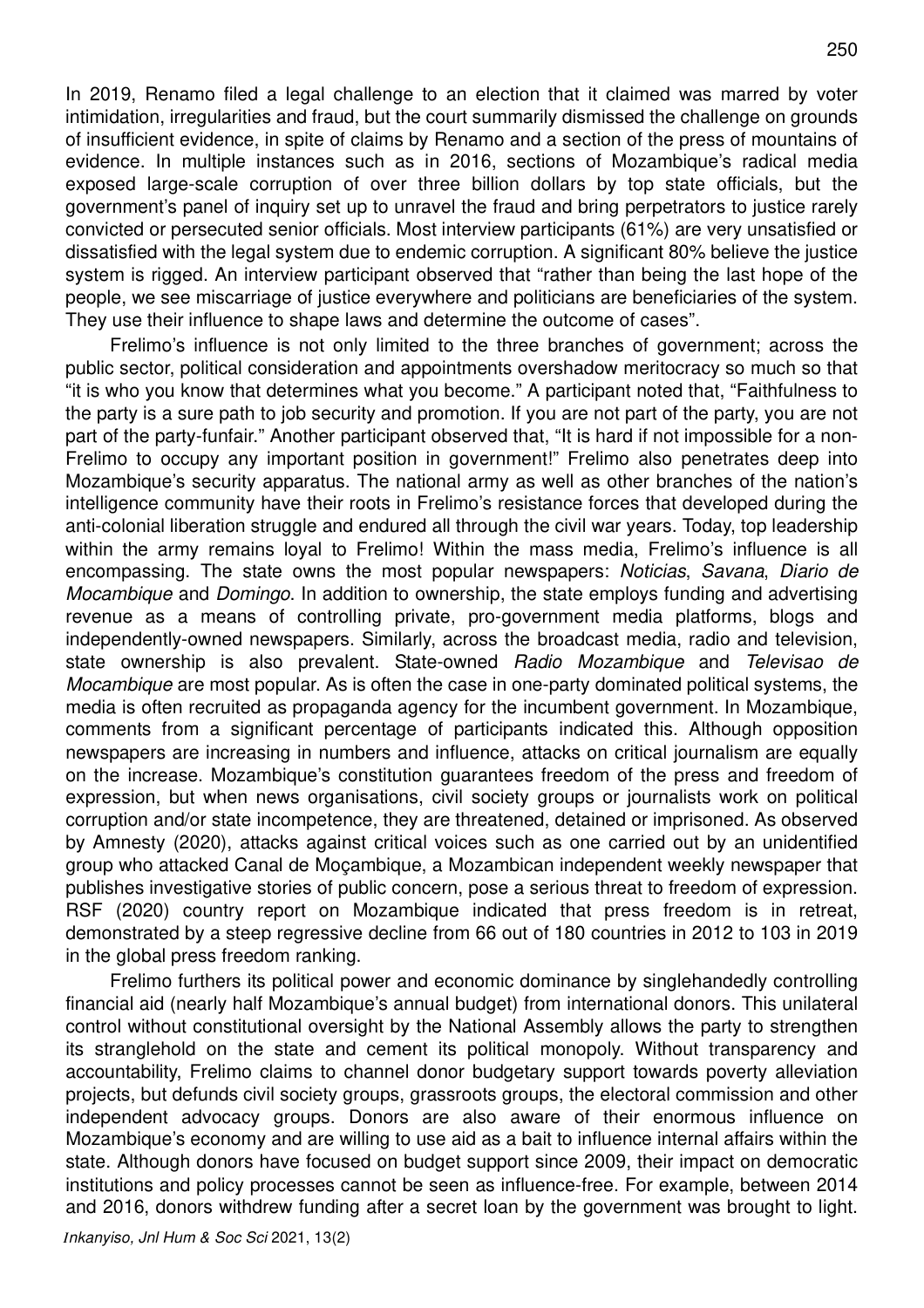The immediate consequence was a near collapse of Mozambique's GDP, that fell from 8% annual growth to 3.8% in 2016 and 3.6 in 2017 respectively. It is therefore naïve to think that donor interest will always align with public interest. When multiple interests conflict, it is complicated for any government to satisfy all interests. Stella Conshello: "as long as 49% or more of Mozambique's budget originates from donor aid (the largest in sub-Sahara Africa) it is fair to assume that its economy will continue to be weak and unsustainable as it is dependent and vulnerable to foreign currency which indicates possible interference as well as state manipulation" (Manning and Malbrough 2012).

In a liberal system such as Mozambique claims to be, political monopoly defeats a central democratic pillar – competition. Monopoly makes a mockery of principles of separation of powers and checks and balances among the three arms of government. They sweep aside constitutional norms and restraints to consolidate power and weaken democratic institutions. According to Walshe (2020), political monopolists everywhere use similar strategies: seize control of information and then institutions. They degrade public discourse, demonise oppositions, perfect their propaganda machine, muzzle the judiciary and independent government agencies, manipulate elections and politicise the civil service. These systemic loopholes in Mozambique's democracy only further extenuate the nation's corruption profile as evidenced by the 2016 clandestine loan episode in which the state took a credit facility in a non-transparent matter. Due process was overlooked and/or openly disregarded by the political class. When the loan was exposed, aside from a few arrests of low-cadre staffs, not much happened in terms of arrest, prosecution and sentencing. In the end, it was a case of Frelimo's clandestine loan investigated by Frelimo-appointed detectives in a Frelimo-controlled judicial system by a Frelimo-run government. Corruption is so prevalent that over 80% of interview participants believed that "Mozambique's government is not accountable, not transparent and not efficient."

#### Implication of democratic deficits in Mozambique

Frelimo's political monopoly has broad ideological, economic and security implications. In Mozambique, evidence indicates that natural resources may lead to economic growth but does not translate into sustainable social transformation and human development. Foreign Direct Investment (FDI) is also not a guarantee for holistic socio-economic improvements, and increased GDP does not always trickle down. State incompetence fuelled by cronyism; dependence on foreign aid and deep-seated corruption, among others, kills equal economic opportunities. Mozambique's economy revolves around its extractive industries: coal, aluminium and natural gas. Export-oriented, mega-projects built around these natural resources have had limited positive impact on the local economy in terms of employment and interdependence. According to a participant, "Frelimo's recklessness of state resources, especially revenue from natural resources as well as overseas development aid is a missed opportunity for change and progress. Rather than invest in the nation's future, Frelimo uses state revenue to buy or maintain patronage and support. They reward party-faithfuls and settle allies with grants and contracts." Most participants agreed that small-scale agriculture that engages over 80% of the population has little forward and/or backward linkages with the extractive industries and as such, the economy lacks productive integration. Agriculture, based on subsistence farming, only contributes 20% of total GDP. According to an interview participant, "Government is yet to set out a clear masterplan that will transform agriculture into mechanised farming. Indeed, economic policies and government action to integrate key sectors of the economy are mere political campaign slogans." As a consequence of the above, today, over 50% still live in poverty. While the capital city reflects some measure of economic growth, rural households, especially in the poorest province of Zambezia, earn a fraction of the national disposable income average. The majority of Mozambicans still live in shacks and huts. More than half the population have no access to electricity and Internet connectivity. According to a respondent, "If democracy is about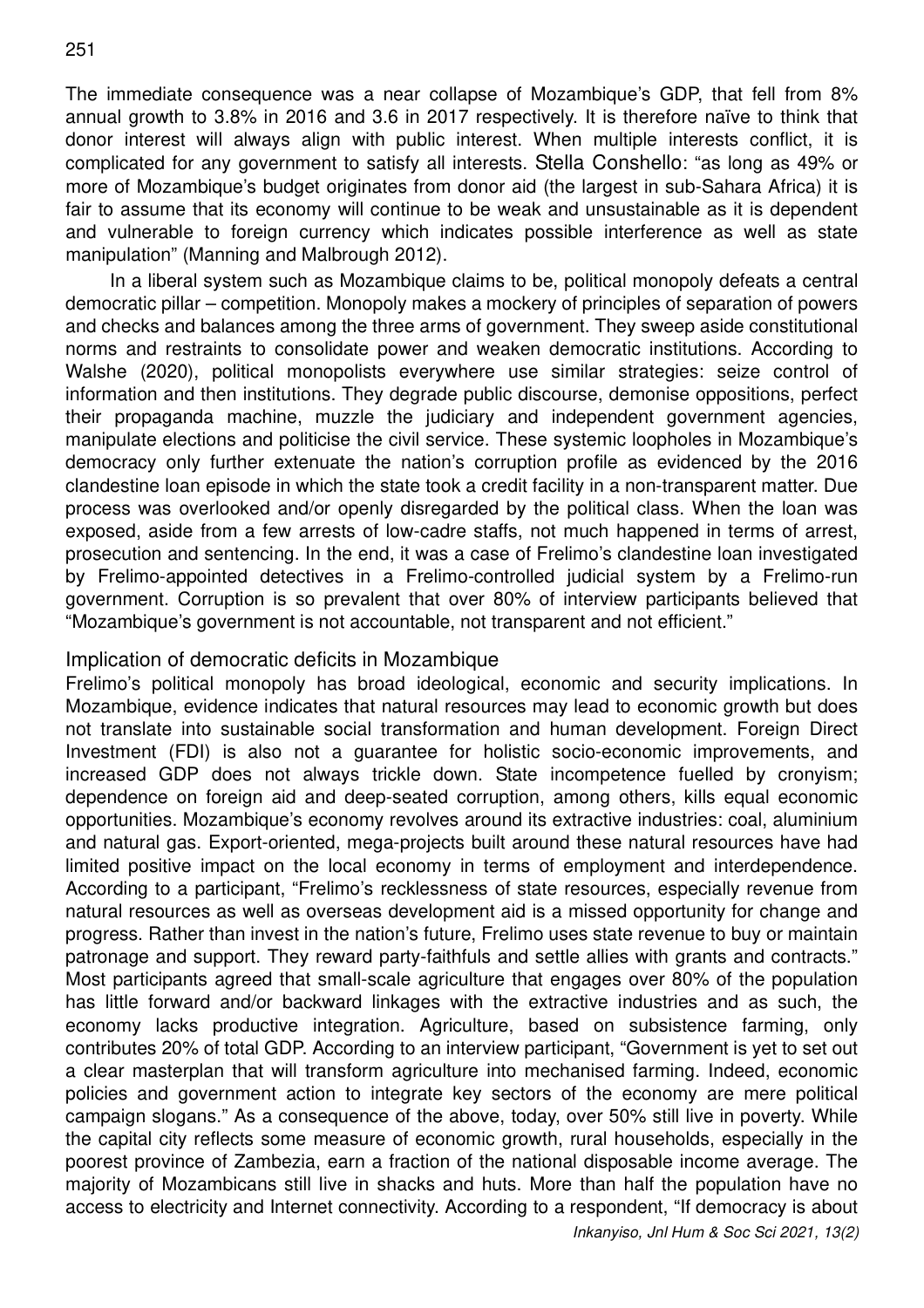economic and social progress, what we have are the means (election, political parties …) but not the ends – development."

Similarly, a large proportion of participants (65%) do not believe that revenue from gas exploration will lead to significant changes in living standards across the country, though many agreed that the project will generate immense revenue for the state. As expressed during interviews, there is also considerable discontent regarding the labour component of the gas project, as higher-ranking positions with sizeable monetary compensation and benefits, especially among third party contractors, generally seem reserved for foreign labor. Skilled locals are often neglected and/or extremely underpaid. An interview participant stated that "people are not waiting for the government to ensure more and more Mozambicans are engaged in high paying jobs in the mines and gas plants. They are looking elsewhere." Although this suggests a move towards entrepreneurship, high tax rates and low state support constitute an unavoidable setback to small and medium-scale businesses. Additionally, the capacity of these businesses has been heavy challenged since early 2020 when the COVID-19 pandemic hit the country. According to the National Institute of Statistics, Mozambique's private sector is set up as follow: big-sized companies constitute 3% of sector, hiring 56.6% of the population and generating 76.7% of business volume. Medium-sized companies constitute 3.9% of the sector, hire 10.1% of the population, and generate 4% of the business volume. Small-sized companies make up for 53.5% of the sector, hiring 28.7% of the population and only generate 18.6% of the business volume. Lastly, micro-sized companies occupy 39.6% of the sector, hiring 7.5% of the population and only generate 0.7% of the business volume. With the outbreak of COVID-19 in Mozambique in 2020, 49% of the big sized companies' business were affected, 70% of the small-sized companies, and 66% of the medium-sized companies. However, large companies register a higher volume of losses, corresponding to 55% of the total compared to small and medium companies which register 45% from the point of view of lost revenue volume. However, these larger companies are better equipped compared to SMEs. Moreover, foreign interests benefit significantly from government tax breaks, easy access to capital and other incentives.

Insecurity in northern Mozambique will continue to escalate, threatening not only political stability but the gas project as well. Following recent terror attacks in Cabo Delgado, within close proximity (less than 5km) of Total-led Mozambique LNG Project camp in Afungi, the French oil and gas company was forced to evacuate part of its 3,000 work force and suspend its activities until further notice. Participants indicated that the growing attacks across the region could spread to neighbouring provinces like Niassa, west of Cabo Delgado, where officials have expressed concerns over a possible spillover of the armed conflict. In what began as a small-scale attack on a local police station in 2017 by unknown gunmen, over 70% of participants expressed displeasure with government's handling of the issue, which participants believed allowed the crisis to fester. Since 2017, attacks on civilian targets and military installations have grown in frequency and intensity, with more sophisticated weaponry in use. The insurgents, identified by participants as *Ahlu Sunnah Wal Jama,* are reportedly allies of Islamic State. Government response has been coercive and brutal, with reported human rights abuses, further entrenching local discontent. The insurgents on their part have over time demonstrated sophistication and a determination to take on government forces. According to the United Nations Office for the Coordination of Humanitarian Affairs (2020) report, at least 570,000 people are estimated to be internally displaced in Cabo Delgado especially in recent months. Attacks on district capitals have particularly aggravated the displacement crisis. In total, there have been 490 organised violent events, 1417 reported fatalities and 920 reported fatalities from civilian targeting. The site of confrontation is in close proximity with gas installations near the country's huge offshore gas reserves. Most participants believe that both the state and its media are concealing the full extent of the insurgency due to the strategic economic importance of Cabo Delgado. Some even noted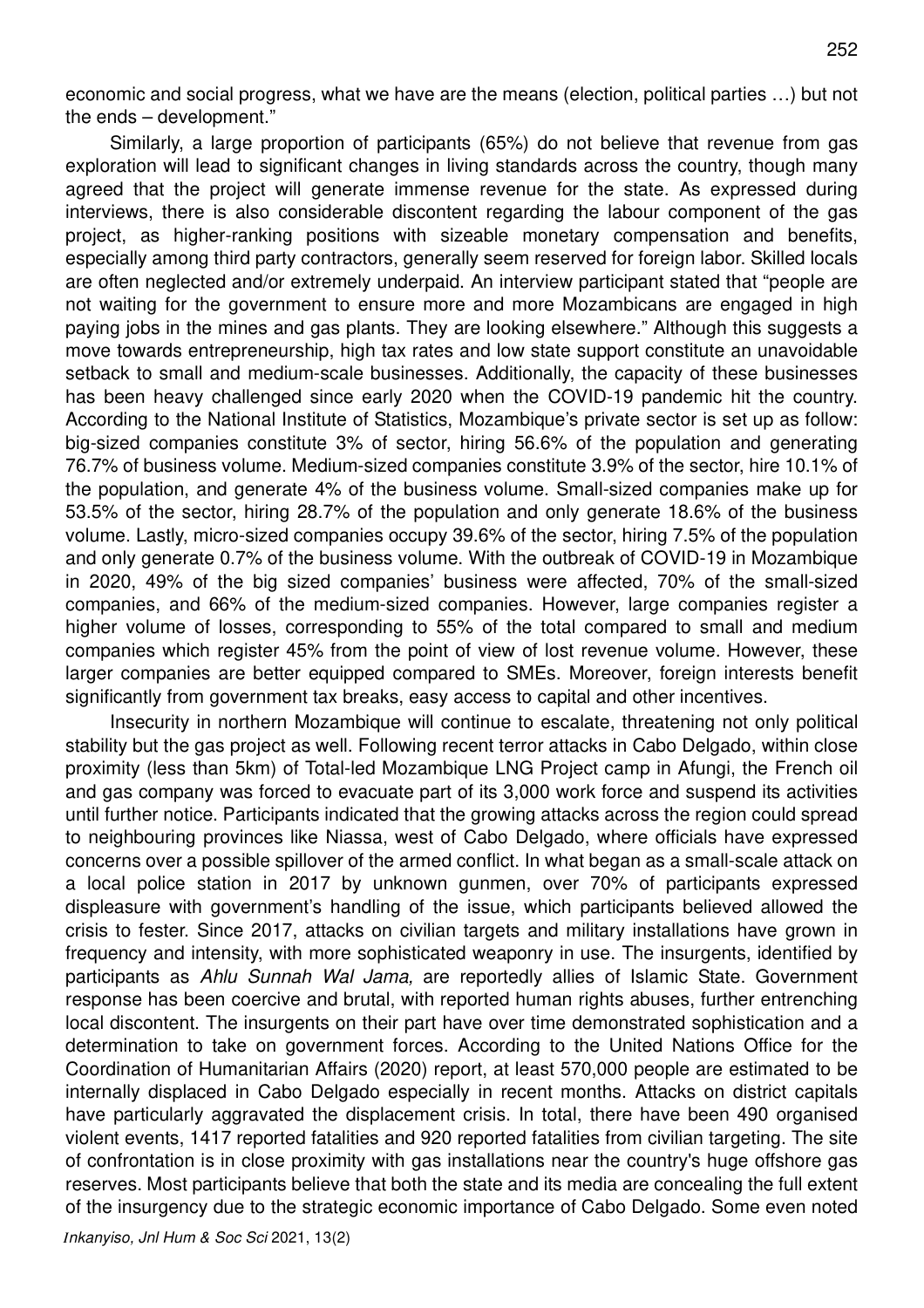that escalation of conflict in Northern Mozambique is "the most challenging issue in the country and will definitely shape the future of the country."

Ideologically, Mozambique experienced numerous doctrinal shifts within short periodic gaps since independence: nationalism in the 70s, socialism in the 80s and democracy in the 90s. These changes are believed to have limited the full development and implementation of any one ideology. Although multiparty politics was adopted in 1994, after a change from revolutionary Marxist-Leninist rule adopted a decade earlier, today Mozambique's version of democracy has strong socialist principles (with limited economic and individual freedom) intertwined with Western-styled practices. For instance, the state monopolises control of the economy, except in the energy and mining sectors, where international capital and foreign technical expertise are quintessential. Though Mozambique has transformed into a capitalist state, the nature of social relations between governments and the governed suggest otherwise. The official rhetoric is capitalist, but the character of the state centralises control of the means of production in stateowned and managed enterprises. Frelimo's determination to stay in power at all cost makes it difficult for members of the opposition party or anyone with different ideological or political beliefs to enjoy the same freedom as party-followers.

Finally, Mozambique is a natural disaster-vulnerable region. Over the past year its socioeconomic stability has also been challenged by a series of cyclones threatening the lives and livelihoods of its citizens. Historically, in 2019 "two strong tropical cyclones have hit the country in the same season". What later came to be known as Cyclone Idai and Kenneth affected the provinces of Zambézia, Sofala, Manica, Tete and Inhambane (50 districts in total), leaving 2.5 millions of people in need of humanitarian assistance, of which 1.3 million were children. There were 603 deaths, 1,641 injured, 223,947 homes destroyed, 160, 927 people displaced and 93 health facilities affected. Most recently, (January 23, 2021) Cyclone Eloise left parts of central Mozambique in flood. According to Mozambique's National Institute of Meteorology (INAM), there have been four fatalities so far caused by the cyclone which received 250mm (10 inches) of rain within 24 hours. Over 1,000 houses have been destroyed in the process and 3,000 severely damaged leaving 160,000 people directly affected by the cyclone. As a result, until policies and more effective preventive measures are put into place by the governing body and its partners, the livelihood of citizens will most likely continue to be challenged and ranked unsatisfactory considering other socio-economic development indicators.

### Conclusion and recommendation

Resource-rich, democratic Mozambique remains one of Africa's most underdeveloped nations by reason of significant deficits in her political structure. Specifically, the dominance of Frelimo (main political party in power) since 1975, concentration of political and economic control in the party and a president with wide-ranging discretionary powers; weakness of parliament to exercise checks on the executive branch of government; and poor linkages within the economy significantly hinders socio-economic growth and human development in multiple ways: multidimensional poverty, insurgency and instability in the northern region, economic mismanagement and overdependence on international donors. In its current form, Mozambique is locked into being a resource-cursed, periphery economy. Its democracy is an end in itself, not a means to human development or a transformational tool for good governance. The paper recommends two things. The first is the passing of a Freedom of Information Bill as a means for civil society and the media to open up the country's political space, thus facilitating transparency in government, political competition and de-escalation of tension between Frelimo and Renamo. The second recommendation is for the state to assist local firms and indigenous entrepreneurs transition into more diversified, productive industries: a shift from low-productivity business models to high-productivity manufacturing and modern servicing sectors that will enhance local businesses and their ability to compete favourably across the continent. The moderate number

*Inkanyiso, Jnl Hum & Soc Sci 2021, 13(2)*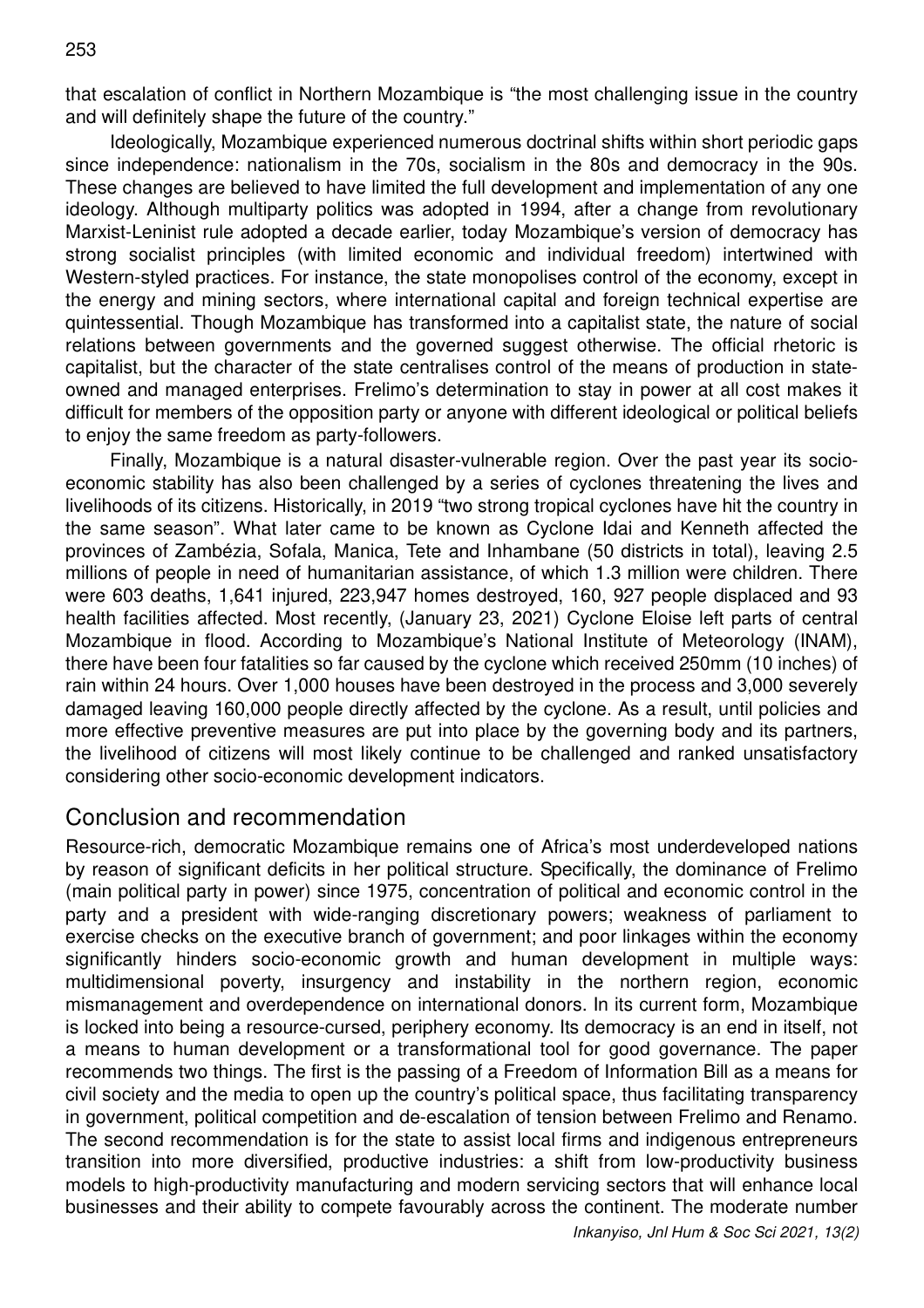of participants in this study, a consequence of COVID-19 and the resultant national lockdown and other restrictions, did not compromise the validity of key findings presented in this paper. More importantly, without urgent restructuring and reform, resistance, insecurity and insurgency at Cabo Delgado may fester and plunge Mozambique into deeper civil unrest and political instability, with devastating consequences on her economy and masses. Democracy must remain a means to an end and not an end in itself.

# **References**

- Acemoglu, D. & Robinson, A. 2012. *Why Nations Fail: The Origins of Power, Prosperity and Poverty*. New York: Crown
- Adejumo-Ayibiowu, D. 2019. *Western-style democracy in Africa is just a way of pushing the neoliberal agenda.* Retrieved June 23 2021 from*: https://www.opendemocracy.net/en/ oureconomy/western-style-democracy-in-africa-is-just-a-way-of-pushing-the-neoliberalagenda/*
- Amnesty International. 2020. Everything you need to know about human rights in Mozambique. Retrieved April 21 2021 from*: www.amnesty.org/mozambique*
- Ariely, G. 2015. Democracy-Assessment in Cross-National Surveys: A Critical Examination of How People Evaluate Their Regime. *Social Indicators Research. Vol. 121, No. 3*
- Bhattacherjee, A. 2012. *Social Science Research: Principles, Methods, and Practices.* Retrieved January 5 2021 from: *https://scholarcommons.usf.edu/cgi/ viewcontent.cgi?article=1002&context=oa\_textbooks*
- Bidaurratzaga-Aurre & Colom-Jaen. 2015. The Resource Curse Debate after Mozambique's Emergence as an Energy Exporter. In Soren Scholvin: *A new scramble for Africa? The Rush for Energy Resources in Sub-Saharan Africa.* London: Routledge
- CMI Report. 2016. *The Cost of Corruption to the Mozambican Economy: Why it is important to fight corruption in a climate of fiscal fragility.* Retrieved March 16 2021 from: *https:// www.cmi.no/publications/file/6027-the-costs-of-corruption-to-the-mozambican-economy.pdf*
- Collier, P. 2007. *The Bottom Billion: Why the Poorest Countries are Failing and What Can Be Done About It.* Oxford: University Press.
- Congressional Research Service. 2019. *Mozambique: Politics, Economy and U.S. Relations*. Retrieved March 13 2021 from: *https://fas.org/sgp/crs/row/R45817.pdf*
- Kapstein, E. & Converse, N. 2015. *The fate of young democracies.* Retrieved May 10 2021 from: *https://www.cgdev.org/sites/default/files/archive/doc/events/12.10.08/ Kapstein\_Converse\_Presentation.pdf*
- Knutsen, C. 2011. The Economic Effects of Democracy and Dictatorship. PhD thesis submitted to the Department of Political Science, University of Oslo, Norway.
- Lloyd, R. 2011. *Countries at the Crossroads. 2011 Mozambique*. Retrieved April 13 2021 from: *https://www.refworld.org/docid/4ecba64732.html*
- Reporters Without Frontier (RSF). 2020. Press freedom in retreat in Mozambique. Retrieved July 3 2021 from*: https://rsf.org/en/mozambique*
- Manning, C.L. & Malbrough, M. 2012. *The Changing Dynamics of Foreign Aid and Democracy in Mozambique.* WIDER Working Paper 2012/018. Helsinki: UNU-WIDER.
- Moyo, D. 2009. *Dead Aid: Why Aid Is Not Working and How There is a Better Way For Africa.*  London: Penguin Books.